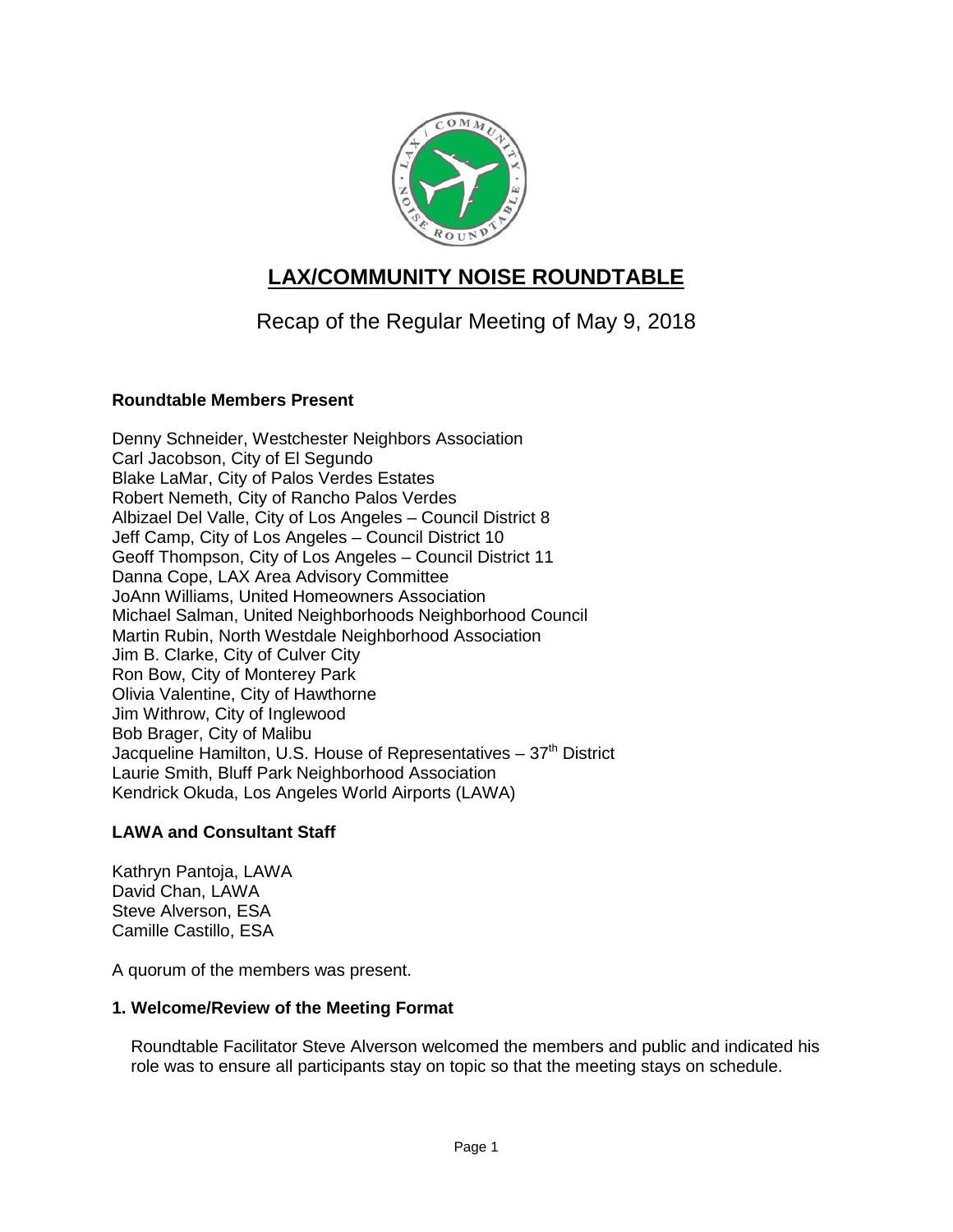## **2. Call to Order, Pledge of Allegiance, and Identification of Those Present**

Chairman Schneider called the meeting to order. Roundtable Members introduced themselves and proceeded with the Pledge of Allegiance.

#### **3. Comments from the Public**

Chairman Schneider called for public comments and explained the two-minute time limit for each public comment.

A resident of Palos Verdes who presented at the previous Roundtable meeting expressed gratitude for the Roundtable's efforts to send a letter to the FAA regarding Palos Verdes overflights. He indicated that since the last meeting his group has been working with the FAA directly to reduce PV overflights.

Three residents of Culver City expressed concerns about noise from aircraft overflights and noted that an online petition regarding aircraft noise is being circulated. One resident noted that she has observed aircraft traveling at over 300 knots rather than at the 210 knot limit at DAHJR and requested that the Roundtable begin focusing on the speed of the aircraft.

## **4. Report from LAX Metroplex/Wide Area Ad Hoc Committee**

The Chair of the Ad Hoc Committee, Member Thompson, briefed the Roundtable on the activities of the Ad Hoc Committee since the March 2018 Roundtable meeting. He noted the FAA met with the Ad Hoc Committee and committed to analyzing nighttime flights below 5,000 feet MSL at DAHJR between 1 AM and 5 AM. The FAA's analysis indicated that 16 flights passed below 5,000 feet within 1 mile of the DAHJR waypoint and 14 of those 16 flights were standard North Downwind arrivals. He added that the FAA also committed to checking on aircraft equipage for the RNP approach. FAA indicated that if the equipage increases, then the FAA would develop a plan to increase RNP usage to ensure that more aircraft fly at the minimum altitude at DAHJR between 1 and 5 AM. He noted that once mitigation for the 1 to 5 AM timeframe is implemented, the Ad Hoc Committee would address the 10 PM to 1 AM timeframe and later the 5 to 7 AM timeframe.

Member Salman reported on the research that was presented to the FAA including a review of the FAA's Final Environmental Assessment and informational videos that indicated that all flights would be restricted to 6,000 feet at DAHJR. Member Salman indicated that in response to this research, the FAA has begun investigating possible mitigations.

Member Thompson noted that a formal letter to the FAA regarding Palos Verdes Peninsula overflights would be sent out shortly. Member Smith requested that the letter be distributed to the Roundtable members.

#### **5. Appointment of Nomination Chair to Preside over Roundtable Officers Election in July 2018**

LAWA staff member David Chan noted that the Chairman and Vice Chair will reach the end of their two-year terms in July. He indicated a Roundtable member is needed to serve as the Nomination Chair and manage the nomination process at the July meeting. Member Salman volunteered to serve as the Nomination Chair at the July 11<sup>th</sup> meeting.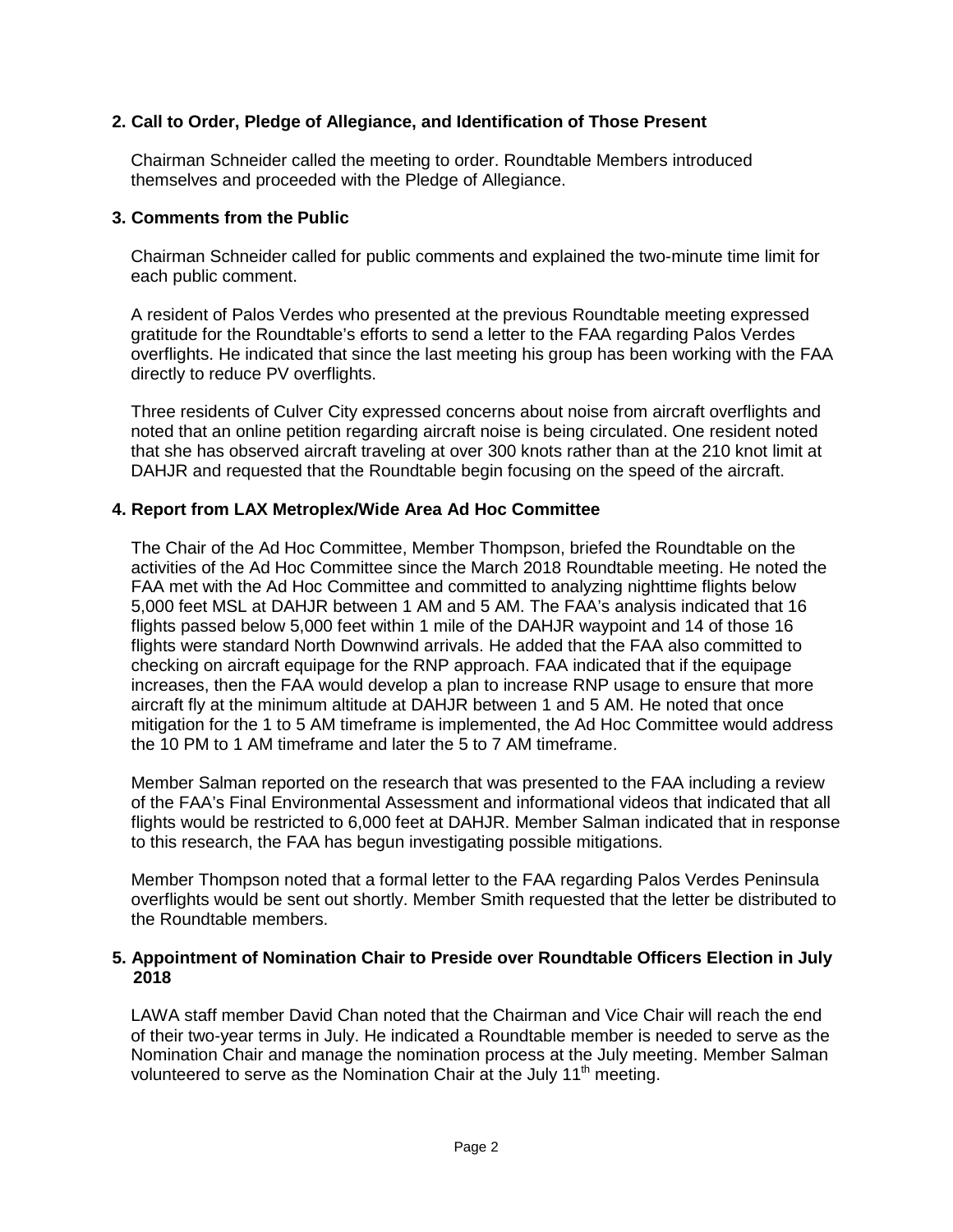A motion by Chairman Schneider to appoint Member Salman as the Nomination Chair for the Roundtable Officers' election during the July 11, 2018 Regular Roundtable meeting was approved by acclamation.

Chairman Schneider mentioned that the Roundtable should consider revising the By-Laws at a future meeting to allow a second Vice Chair to be a part of the Roundtable leadership.

# **6. General discussion of Roundtable Administrative Support by Member Cities**

Chairman Schneider discussed ways in which the member cities could provide support to the Roundtable such as hiring a technical consultant, creating a website, and hosting a Roundtable meeting. Members from the cities of Malibu, Culver City, and Monterey Park offered to host a future meeting in their respective locations. Member Okuda commented that LAWA is open to discussing with the members to ensure that LAWA can assist in facilitating the future meeting locations however possible.

## **7. Discussion of future Roundtable Meeting Location and Meeting Times**

Chairman Schneider initiated discussion of the possibility of a location change for future Roundtable meetings and called for a willingness of other members to host. He noted the previous offers from the Cities of Malibu, Culver City, and Monterrey Park to host a future meeting. Chairman Schneider also proposed to start the Roundtable meetings at 6:30 p.m.

Member Valentine's motion to change the Roundtable Meeting start time from 7:00 p.m. to 6:30 p.m. was seconded by Member Rubin and approved by the Roundtable with Member Nemeth abstaining. Member Thompson suggested that LAWA update the Roundtable website with the new meeting start time.

## **8. Briefing on the UC Davis Noise Symposium**

Member Rubin attended the UC Davis Aviation Noise & Emissions Symposium in February 2018. He expressed gratitude to the Roundtable for being able to represent the Roundtable. He provided a brief overview of the lectures and workshops available each day of the symposium. He requested that the Roundtable consider adding air emissions impacts from LAX operations into the Roundtable Work Program.

## **9. Briefing on FAA Reauthorization Bill**

Steve Alverson indicated that the House passed a multi-year FAA Reauthorization Act and stated that this reauthorization is unique because House members attempted to add 44 noise-related amendments to the Bill. The Rules Committee allowed 13 of these 44 amendments to move forward, and 10 of the amendments were ultimately passed with the Bill. Mr. Alverson noted that the Members had received copies of the Airport Noise Report news publication, which highlights the accepted amendments. Mr. Alverson explained that though it is positive that this Bill passed in the House, a similar bill has to pass in the Senate as well, which may not happen until after the midterm elections.

Member Hamilton reported that the Senate is writing its own bill and not taking up the House bill and is likely to introduce a bill on the floor within the month. She also reported that the Senate wants to include the following in the new bill: the issues of aircraft flight track dispersion, noise reporting, and treating nighttime noise differently from daytime noise. She